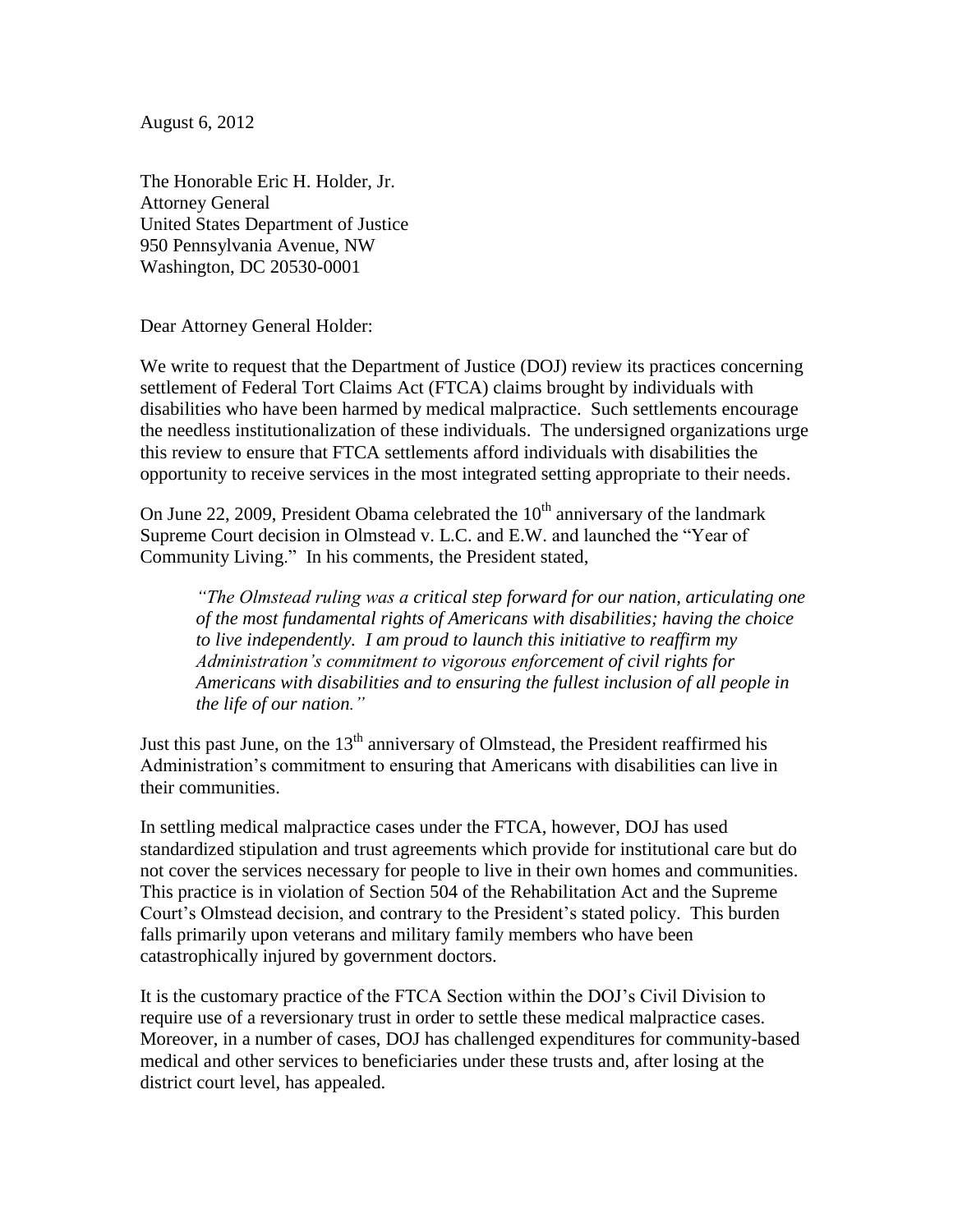These trusts do not qualify as special needs trusts under  $42 \text{ U.S.C. }$  § 1396p(d)(4). As a consequence, beneficiaries are ineligible for federal benefits, including Medicaid waivers and Supplemental Security Income (SSI). The standard requirement to purchase lifetime annuities within these settlement agreements forever disallows federal benefits even in circumstances in which the monthly income provided by the trust is insufficient to provide for the victim of a tragic medical mistake.

Accordingly, reversionary trusts are typically the only option for beneficiaries to finance needed services. These DOJ produced trusts cover institutional care, but do not cover the types of basic services needed to ensure beneficiaries can remain in their own homes and communities. Here are examples from the standardized trust:

*"The Administrator shall authorize and the Trustee shall pay for reasonably incurred transportation expenses of the Beneficiary (including ambulance hire) primarily for and essential to obtaining emergency medical care, emergency medical treatment, or emergency medical services. The Administrator shall not authorize and the trustee shall not pay for any other transportation expenses…The Administrator shall not authorize and the Trustee shall not pay for any expenses relating to a motor vehicle."*

*"The Administrator shall not authorize and the Trustee shall not pay for any expenses relating to home or real estate…The type of expenses precluded by this Paragraph include but shall not be limited to: the purchase, lease, or rent of a home or real estate; the construction, renovation, modification, repair, or addition to a home or real estate or access or mobility within a home or real estate; fixtures for a home or real estate; insurance or taxes on a home or real estate; and all other types of expenses relating to a home or real estate."*

*"The Administrator shall not authorize and the Trustee shall not pay miscellaneous expenses of the Beneficiary. For purposes of the Trust, the term 'miscellaneous expenses' shall mean any expense of the Beneficiary that is not otherwise specifically authorized by the terms and conditions of the Trust, regardless of the Beneficiary's medical or other needs."*

It is highly unlikely that an individual would be able to live in the community when the only source for payment for services and living expenses, this trust, disallows transportation and housing costs. Typically the trust may not be used to pay the rent, mortgage, insurance, taxes, or home modifications required on an ongoing basis for the person to stay in the home. As the trusts disqualify beneficiaries for SSI -- which is often the sole source for basic necessities such as utilities, food, and clothing -- and for Medicaid, which could be used to cover home and community-based services, these trusts make it virtually impossible for many beneficiaries to live in their own homes and communities. Because these trusts will fully fund a person's placement in an institution, beneficiaries and their guardians are offered little choice but to accept placement in an institution even though the beneficiary is capable of living in the community.